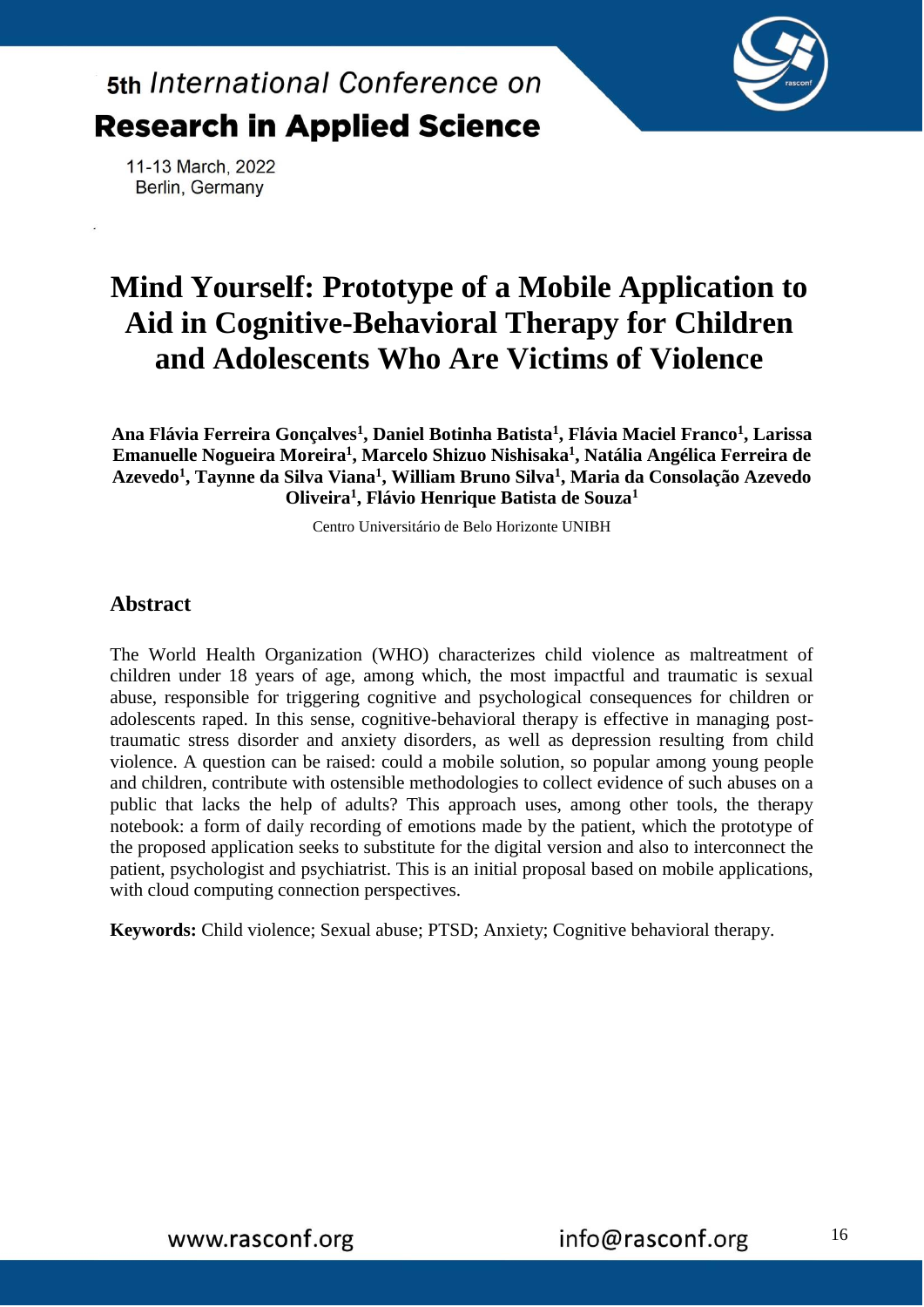

11-13 March, 2022 Berlin, Germany

### **1. Introduction**

Violence against children and adolescents is defined by the World Health Organization (WHO) as ill-treatment of children under 18, including physical, sexual, emotional abuse and neglect coming from parents, guardians or authority figures. According to the Ministry of Health, the lack of support after episodes of violence in children and adolescence can lead to consequences such as depressive disorders, anxiety, poor performance in school and homework, memory changes, aggressive and violent behavior, suicide attempts and abuse of psychoactive substances (Ministry of Health, 2018).

Among these types of violence, sexual abuse is one of the most traumatizing for the victim. In this scenario, children tend to have a variety of psychopathological disorders, such as post traumatic stress disorder (PTSD), dissociation, depression, attention deficit hyperactivity disorder (ADHD), eating disorders, delinquent behavior, early initiation of sexual activity and substance abuse. PTSD, by definition, involves exposure to a traumatic stressful event, to which the victim reacts with intense emotional content, related to pain, dread, fear and terror. It is estimated that the prevalence of PTSD in children victims of sexual abuse can vary between 20 and 70% of cases, being a much higher number when compared to the general population. This can be explained since, although 50% of individuals in the population experience some significant stressful event during their lifetime, only a minority of them (around 5% to 8%) will develop PTSD. Thus, PTSD is identified as the psychological disorder most associated with sexual abuse against children and adolescents (Borges, 2008).

Also according to Borges (2008), sexually abused children have an increased risk of 21% for developing depression and suicide, 14% for promiscuous sexual behavior, 8% for maintaining the cycle of violence and 10% for deficits in school performance. A high incidence of anxiety and borderline personality disorder was also found in victims of childhood sexual abuse.

In this sense, the creation of the prototype mobile application Mind yourself (My) is based on the cognitive-behavioral theory (CBT) developed by Aaron Beck, in the 60s. which emphasizes its proactive and dynamic role in reaching a guided discovery (Pureza, 2014) (Scotto, 2020). According to Pureza (2014), its use has become greater for the treatment of children and adolescents from the 1980s onwards. Within this approach, an important tool is the therapy notebook, in which patients record their emotions and daily challenges, as well as stress-triggering situations. In addition, the notebook acts as a bridge between sessions, a fundamental step for CBT (Wright, 2018). Therefore, the prototype seeks to bring the notebook to the digital medium in order to facilitate the adherence of patients, who will use playful and textual resources, based on the six fundamental emotions, according to Caminha (2011), which are: love, sadness, joy, anger, fear and disgust. Furthermore, these records can be shared with the psychologist and psychiatrist through a database, with the patient's consent.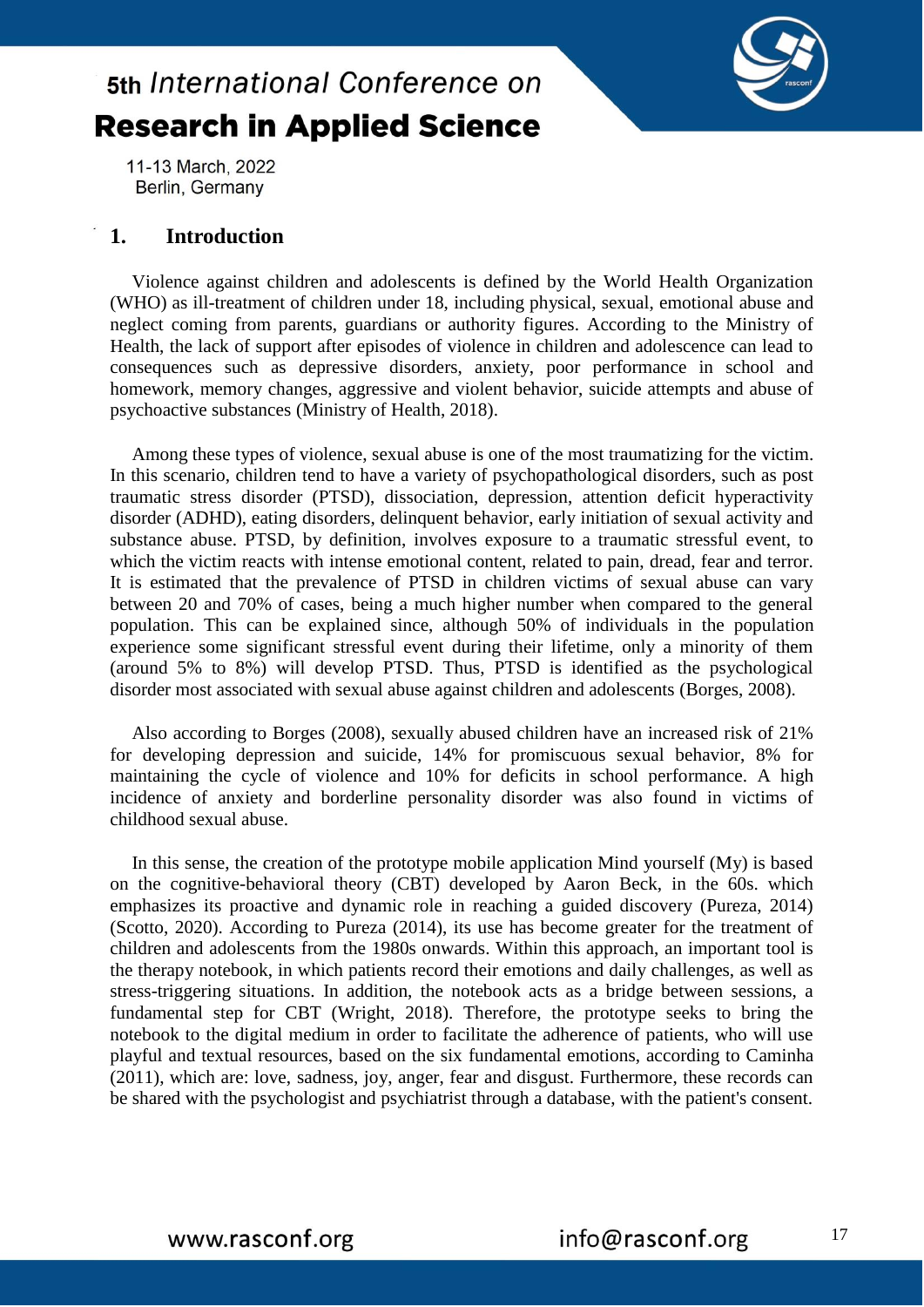

11-13 March, 2022 Berlin, Germany

### **2. Materials and methods**

### **2.1 Research method**

A literature search was carried out in the Pubmed and Academic Google domains with the keywords "child violence", "child sexual violence" and "sexual abuse" where articles on violence and psychological disorders in children were selected. In addition, epidemiological data on these themes were collected from official sources of the Ministry of Health of Brazil and other information vehicles.

Furthermore, a review of cognitive-behavioral therapy, developed by Beck in the 1960s and improved over the years, was carried out, with an emphasis on its use for children and adolescents who were victims of violence. The concept of a therapy notebook was incorporated into the application's prototype.

Nine applications were analyzed whose main functions are to help patients with psychological disorders to improve their well-being, daily recording of emotions and an approach based on cognitive-behavioral therapy. This analysis is listed in table 1.

| proposed idea   |                        |                                             |                 |                         |                  |
|-----------------|------------------------|---------------------------------------------|-----------------|-------------------------|------------------|
| Application     | Reference              | <b>Functions</b>                            | Function not    | Proposed                | Proposed         |
| Name            |                        |                                             | covered         | application             | application      |
|                 |                        |                                             |                 | contributes             | includes         |
| iClinic         | <b>ICLINIC</b>         | Clinic management app.                      | There is no     | Record<br>the           | Office           |
| Software        | Desenvolvimento        | Provides<br>access<br>to                    | possibility     | patient's diary         | administration.  |
| Médico          | Software<br>De         | medical records, agenda,                    | for<br>the      | in his therapy          |                  |
|                 | Ltda                   | calls<br>patient,<br>the<br>to              | patient<br>to   | notebook.               |                  |
|                 |                        | financial<br>transactions, report           | their           | Ability<br>to           |                  |
|                 |                        | patient charts. Centered on   routine in an |                 | share<br>with           |                  |
|                 |                        | health professionals.                       | application     | psychologist            |                  |
|                 |                        |                                             | on their cell   | and                     |                  |
|                 |                        |                                             | phone.          | psychiatrist.           |                  |
| Autistic        | Silva<br>al.<br>et     | Interconnects caregivers, Patient           | does            | Daily record,           | Does<br>not      |
| Spectrum        | (2021)                 | teachers and physicians to not              | have            | in the therapy          | notify<br>the    |
| Disorder<br>and |                        | assist in the treatment of access. There    |                 | notebook.<br>of         | health           |
| Mobile          |                        | autism spectrum disorder. is no area for    |                 | the<br>patient's        | professional in  |
| Applications    |                        | Cloud<br>data<br>storage,                   | daily           | emotions.               | of<br>case<br>a  |
|                 |                        | analysis,<br>crisis                         | recording.      | based<br>on l           | serious crisis.  |
|                 |                        | registration,<br>notification               |                 | cognitive-              |                  |
|                 |                        | of professionals in case of                 |                 | behavioral              |                  |
|                 |                        | crisis.                                     |                 | theory.                 |                  |
| HEADGEAR,       | <b>Black</b><br>$\log$ | Guide<br>application                        | for There is no | Assessment of It        | does<br>not      |
| 2021.           | Institute.             | mental activities<br>daily                  | from<br>access  | patient's have<br>the   | daily            |
|                 |                        | aimed at reducing stress,                   | the             | routine through   tasks | and              |
|                 |                        | risk of depression and psychologist         |                 | his<br>therapy          | challenges<br>to |
|                 |                        | It<br>anxiety.<br>proposes or               |                 | notebook.               | fulfilled<br>be  |

*Table 1: Products on the market that are competitors, similar or have some degree of similarity with the proposed idea*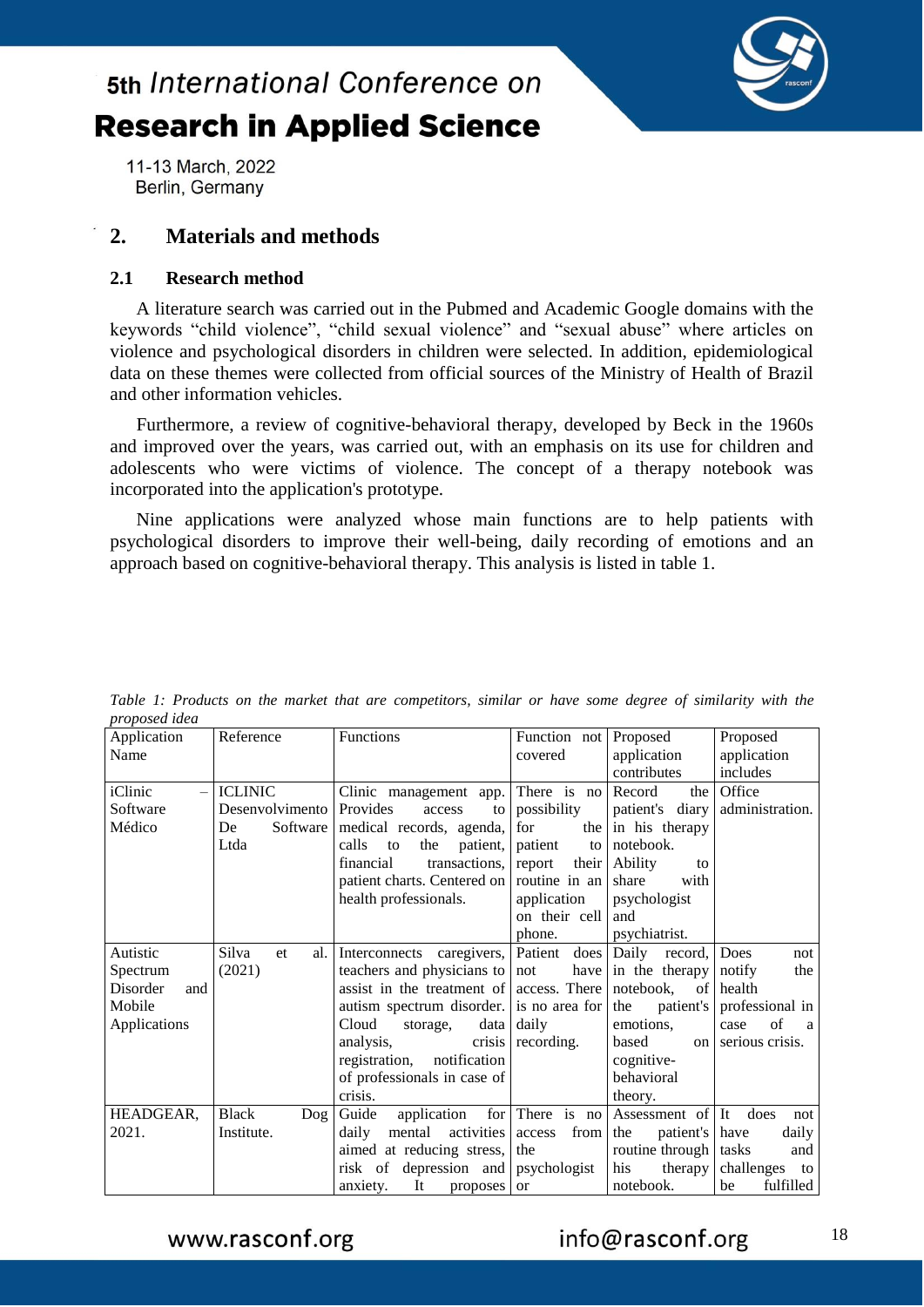

11-13 March, 2022 Berlin, Germany

|                                                                                                             |                               | challenges to be met every<br>day. Suitable for people<br>over 18 years of age.                                                                                                                                                                                                                                                                                     | psychiatrist.<br>Does<br>not<br>provide<br>contact<br>between<br>patient<br>and<br>healthcare<br>professionals.<br>There is no<br>of<br>record<br>medications. | Registration of that can help<br>medications.<br>Use<br>for<br>patients under children under<br>18<br>years<br>age.                                                                                                                                                                    | relieve stress.<br>Suitable<br>for<br>of 18 years old.                                                                                                                                                                                                                              |
|-------------------------------------------------------------------------------------------------------------|-------------------------------|---------------------------------------------------------------------------------------------------------------------------------------------------------------------------------------------------------------------------------------------------------------------------------------------------------------------------------------------------------------------|----------------------------------------------------------------------------------------------------------------------------------------------------------------|----------------------------------------------------------------------------------------------------------------------------------------------------------------------------------------------------------------------------------------------------------------------------------------|-------------------------------------------------------------------------------------------------------------------------------------------------------------------------------------------------------------------------------------------------------------------------------------|
| MindShift CBT<br>- anxiety relief.                                                                          | Anxiety Canada<br>Association | Application seeks to face<br>fears.<br>Proposed weekly<br>goals. Features<br>articles<br>related to mental health.                                                                                                                                                                                                                                                  | There is<br>no<br>access<br>for<br>health<br>professionals.<br>N <sub>o</sub><br>information<br>sharing.                                                       | Therapy<br>notebook<br>shared<br>with<br>psychologist<br>and<br>psychiatrist.                                                                                                                                                                                                          | Does<br>not<br>provide<br>articles<br>on<br>mental health.                                                                                                                                                                                                                          |
| MINDDOC:<br>Your<br>Mental<br>Health<br>Companion,<br>2021.                                                 | Minddoc Health<br><b>GMBH</b> | Daily<br>mood<br>log.<br>Questionnaire three times<br>a day, with interpretation<br>$\sigma$ f<br>which<br>answers.<br>generate insights about the<br>user's<br>mental<br>health.<br>Provides statistics on past<br>records. Provides stress<br>and mood improvement<br>guides such as meditation<br>and sleep aid. Suitable for<br>people over 18 years of<br>age. | There is no<br>information<br>shared<br>between<br>patient,<br>psychologist<br>and<br>psychiatrist.<br>There is<br>no<br>record<br>οf<br>medications.          | Information<br>from<br>the<br>therapy<br>notebook<br>shared<br>with<br>health<br>professionals<br>for<br>their<br>assessment<br>according<br>to<br>cognitive-<br>behavioral<br>theory.<br>Registration of<br>medications.<br>Use<br>for<br>patients under<br>18<br>years<br>of<br>age. | It<br>does<br>not<br>provide<br>the<br>with<br>user<br>indications of<br>their<br>mental<br>health<br>based<br>their<br>on<br>It<br>answers.<br>does<br>not<br>provide guides<br>to<br>help<br>improve stress<br>and<br>mood.<br>Suitable<br>for<br>children under<br>18 years old. |
| <b>YOUPER</b><br>AI<br><b>THERAPY</b><br><b>FOR</b><br><b>ANXIETY</b><br><b>AND</b><br>DEPRESSION,<br>2021. | YOUPER INC.                   | Conversation<br>with<br>artificial intelligence that cannot<br>incorporates<br>behavioral<br>therapy<br>strategies, acceptance and<br>commitment therapy, and<br>behavioral<br>dialectic<br>therapy. The AI guides the<br>through mental<br>user<br>exercises.<br>Suitable<br>for<br>people over 18 years of<br>age.                                                | an   Daily records   Medical,<br>cognitive shared with<br>psychologist<br>and<br>psychiatrist.<br>There is no<br>record<br>medications.                        | be psychologist<br>and<br>patient<br>access.<br>Assessment of with artificial<br>the<br>routine through   capable<br>of his/her<br>registration<br>and guardian.<br>Registration of exercises<br>medications.<br>Use<br>patients under Suitable<br>18 years<br>age.                    | does<br>It<br>not<br>have<br>contact<br>and<br>conversation<br>patient's intelligence<br>of<br>guiding<br>the<br>user through<br>relaxation<br>and<br>anxiety<br>for reduction.<br>for<br>of children under<br>18 years old.                                                        |
| Moodnotes                                                                                                   | ThrivePort LLC                | Mood                                                                                                                                                                                                                                                                                                                                                                | monitoring. It does not Information                                                                                                                            |                                                                                                                                                                                                                                                                                        | It<br>does<br>not                                                                                                                                                                                                                                                                   |

info@rasconf.org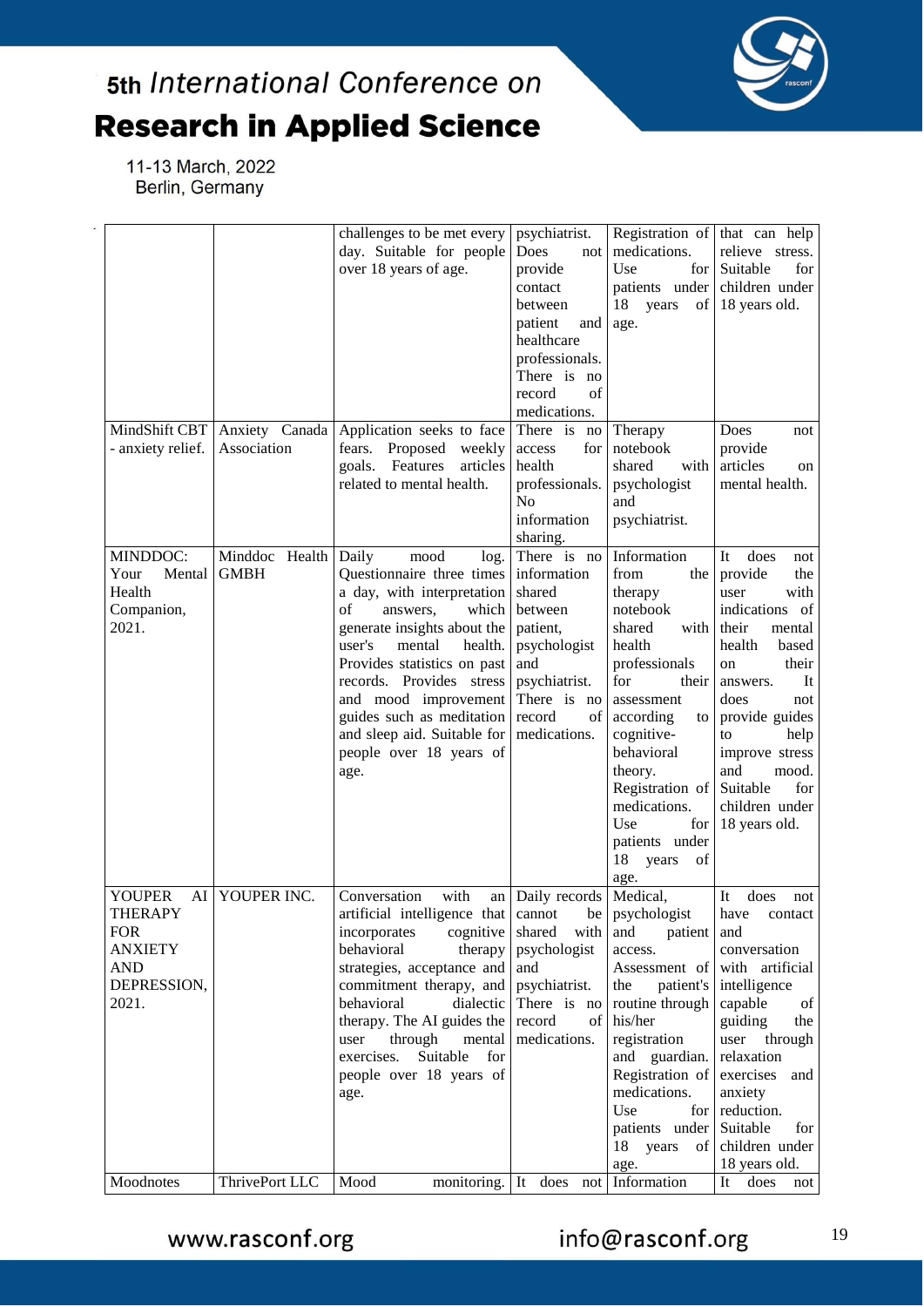

11-13 March, 2022 Berlin, Germany

|              |                 | Possibility of recording have          |                            | the shared<br>with | show<br>the               |
|--------------|-----------------|----------------------------------------|----------------------------|--------------------|---------------------------|
|              |                 | memories with photos.                  | ability<br>to              | health             | triggering                |
|              |                 | self-awareness<br>Provides             | share                      | professionals.     | factors<br>for            |
|              |                 | articles written by mental information |                            |                    | N <sub>o</sub><br>crises. |
|              |                 | health<br>experts;                     | from<br>the                |                    | photo                     |
|              |                 | encouragement for the therapy          |                            |                    | souvenirs                 |
|              |                 | development of healthier notebook      |                            |                    | available.                |
|              |                 | habits and thinking; report            | with<br>a                  |                    |                           |
|              |                 | "traps" in your<br>on                  | psychologist               |                    |                           |
|              |                 | thoughts and how to avoid              | and                        |                    |                           |
|              |                 | them. You are supported psychiatrist.  |                            |                    |                           |
|              |                 | to reduce anxiety and                  |                            |                    |                           |
|              |                 | improve your sense of                  |                            |                    |                           |
|              |                 | well-being. Increased new              |                            |                    |                           |
|              |                 | and useful perspectives                |                            |                    |                           |
|              |                 | for<br>situations,<br>and              |                            |                    |                           |
|              |                 | increased self-awareness.              |                            |                    |                           |
| <b>COMVC</b> | Hospital<br>das | educational Contact<br>Displays        |                            | Psychologist       | Educational               |
|              | Clínicas        | videos<br>about<br>mental              | between                    | and                | videos<br>on              |
|              | <b>FMUSP</b>    | health, depression, anxiety            | patient<br>and             | psychiatrist       | mental health.            |
|              |                 | disorders. health<br>and<br>other      |                            | access to the      |                           |
|              |                 | Content is                             | displayed   professionals. | patient's          |                           |
|              |                 | according to the user's                |                            | therapy            |                           |
|              |                 | responses to a simple and              |                            | notebook.          |                           |
|              |                 | playful quiz about their               |                            |                    |                           |
|              |                 | feelings over the past few             |                            |                    |                           |
|              |                 | days.                                  |                            |                    |                           |

*Source: Authors, 2022.*

### **2.2 App inventor for application development**

The App Inventor platform from the Massachusetts Institute of Technology (MIT) was used, which features an intuitive interface to facilitate application development. Through it, a prototype was developed whose objective is to reproduce the therapy notebook for the patient's daily record. Interfaces for the psychologist and psychiatrist were also created, with each party having access to different areas and different actions to be performed, all interconnected through a database. Access to the patient's diary is only possible after consent.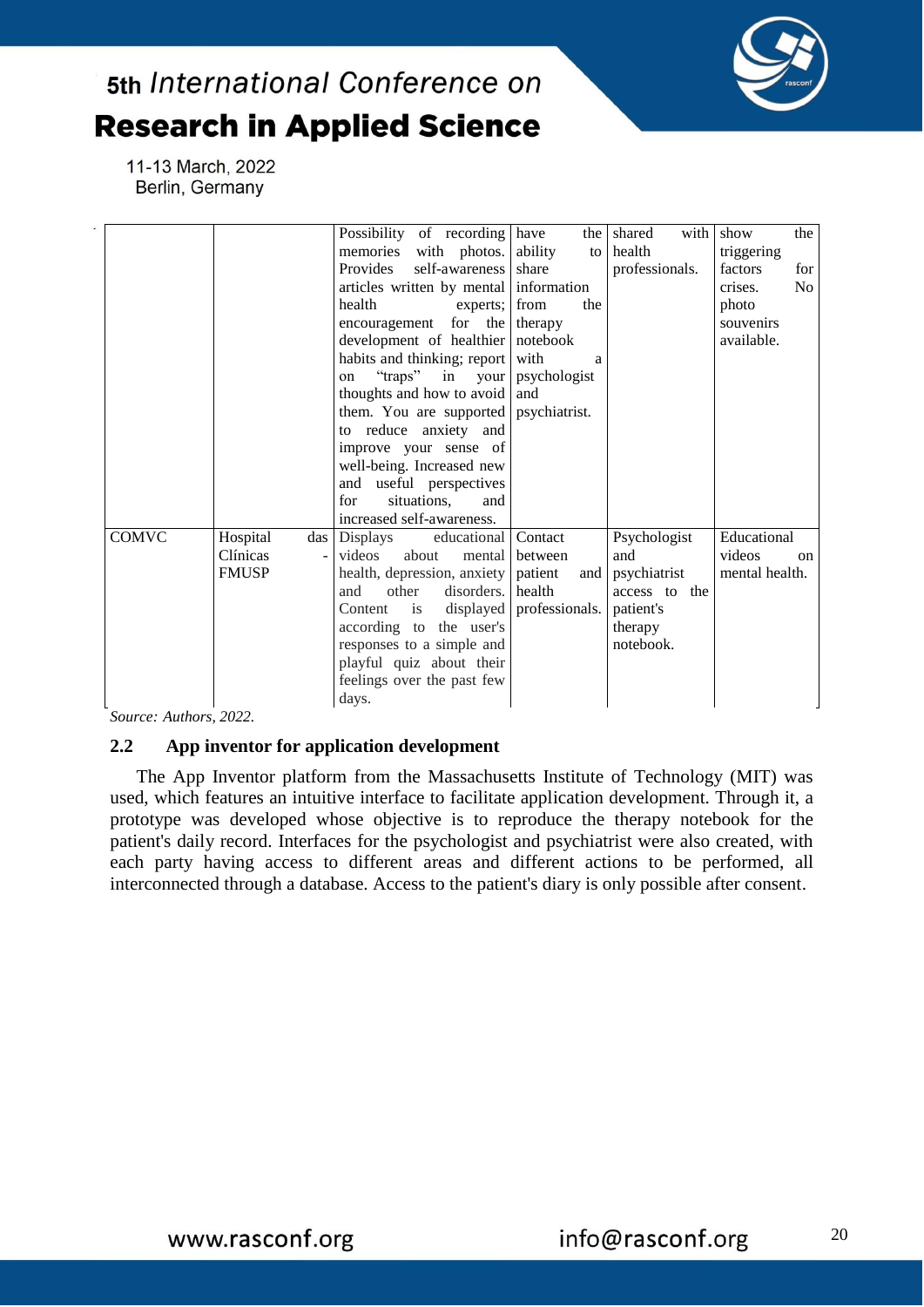

11-13 March, 2022 Berlin, Germany

### **2.3 Scope of the Process**

Initially, for the development of the system, the people involved were defined (Figure 1), as well as the process flow (Figure 2).

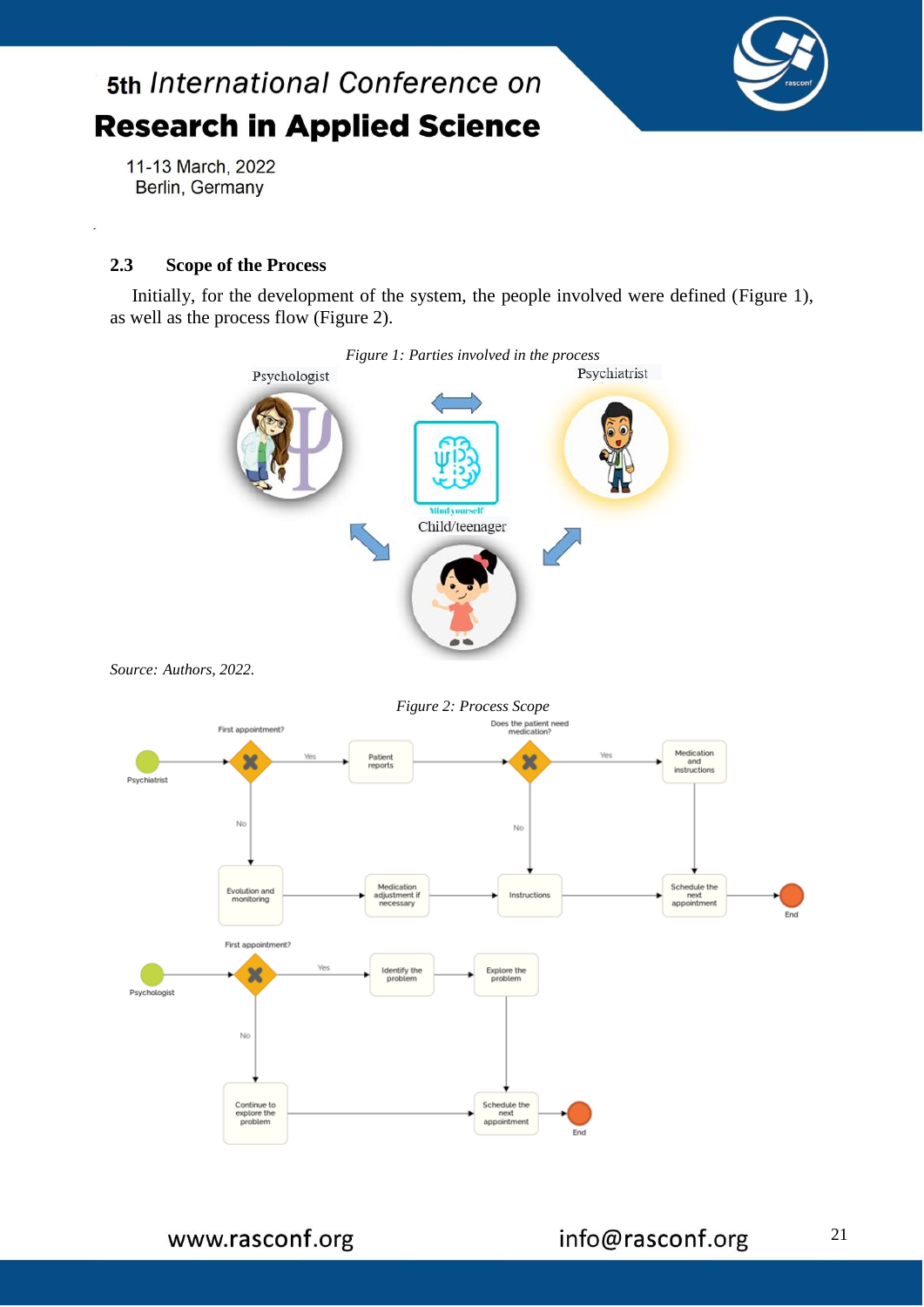

11-13 March, 2022 Berlin, Germany

#### *Source: Authors, 2022.*

In this scenario, the patient's therapeutic approach is mediated by cognitive-behavioral therapy, through several therapy sessions, conducted by the psychologist. The role of the psychiatrist is to prescribe, when necessary, supportive medications, as well as follow up after the prescription. However, there is often an absence of communication between the two health professionals, which limits the multidisciplinary approach to the patient over time.

### **3. Results**

#### **3.1 Scope of action**

The application's scope of action was defined (**Appendix I**). It acts as a therapy notebook and mediating platform between the three main people. In it, the patient registers daily how he is feeling based on the six basic emotions, which he assigns whole or fractional grades between 1 and 5, with the possibility of textual recording. This record turns into a weekly mood graph, which can be viewed by the psychologist and psychiatrist. The psychologist observes the notebook at each session and proposes therapeutic improvements, as well as recording relevant information addressed in the consultation. The psychiatrist, in turn, records the patient's medications, dosage and other significant information about the consultation, when their intervention is necessary. In addition, there is the possibility of contact between both health professionals.

The application's main objective is to identify patterns in the patient's routine that enable a better understanding of their problem, based on the cognitive-behavioral theory, as well as the possible recognition of child violence.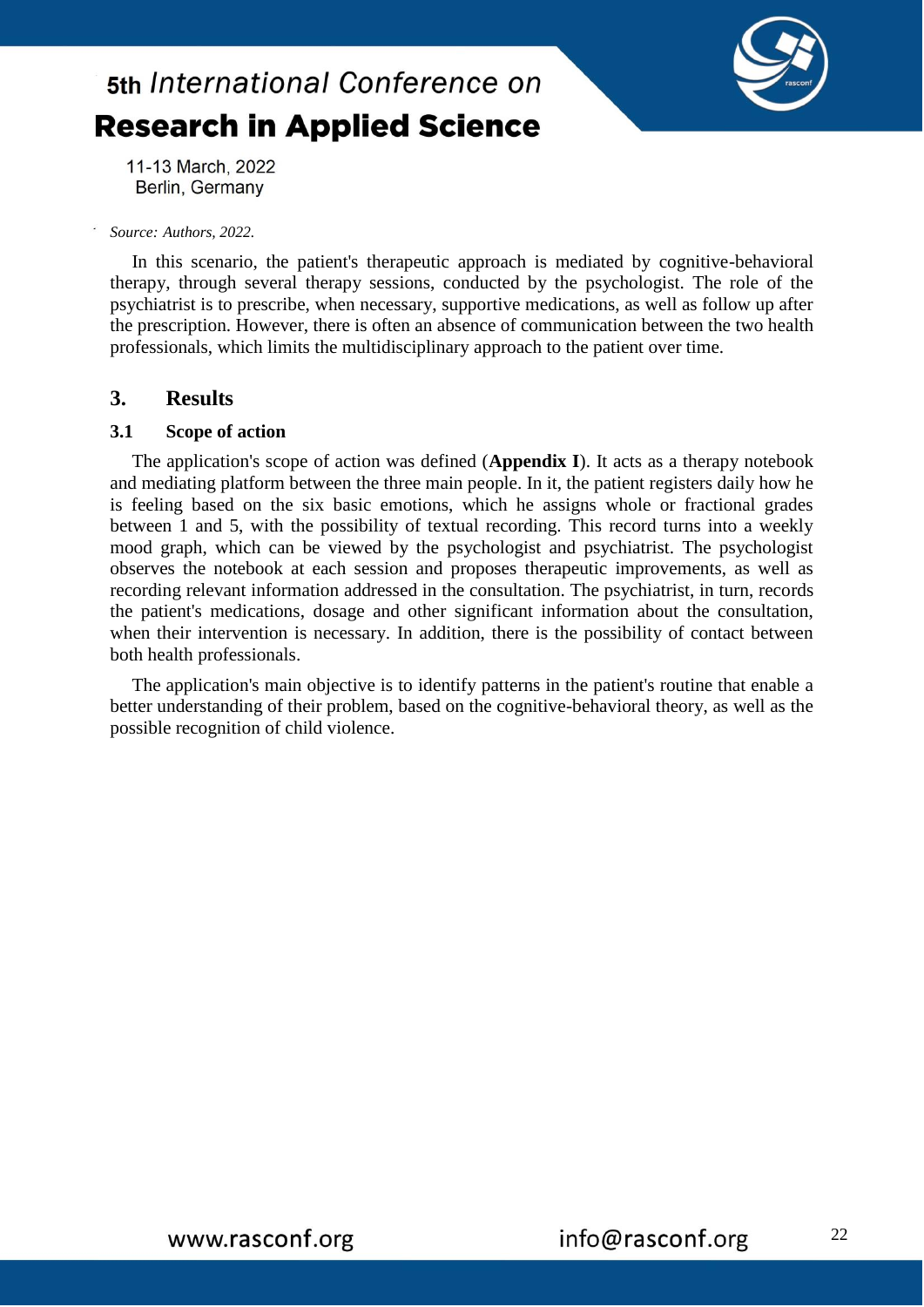

11-13 March, 2022 Berlin, Germany

 $\overline{\phantom{a}}$ 



*Source: Authors, 2022.*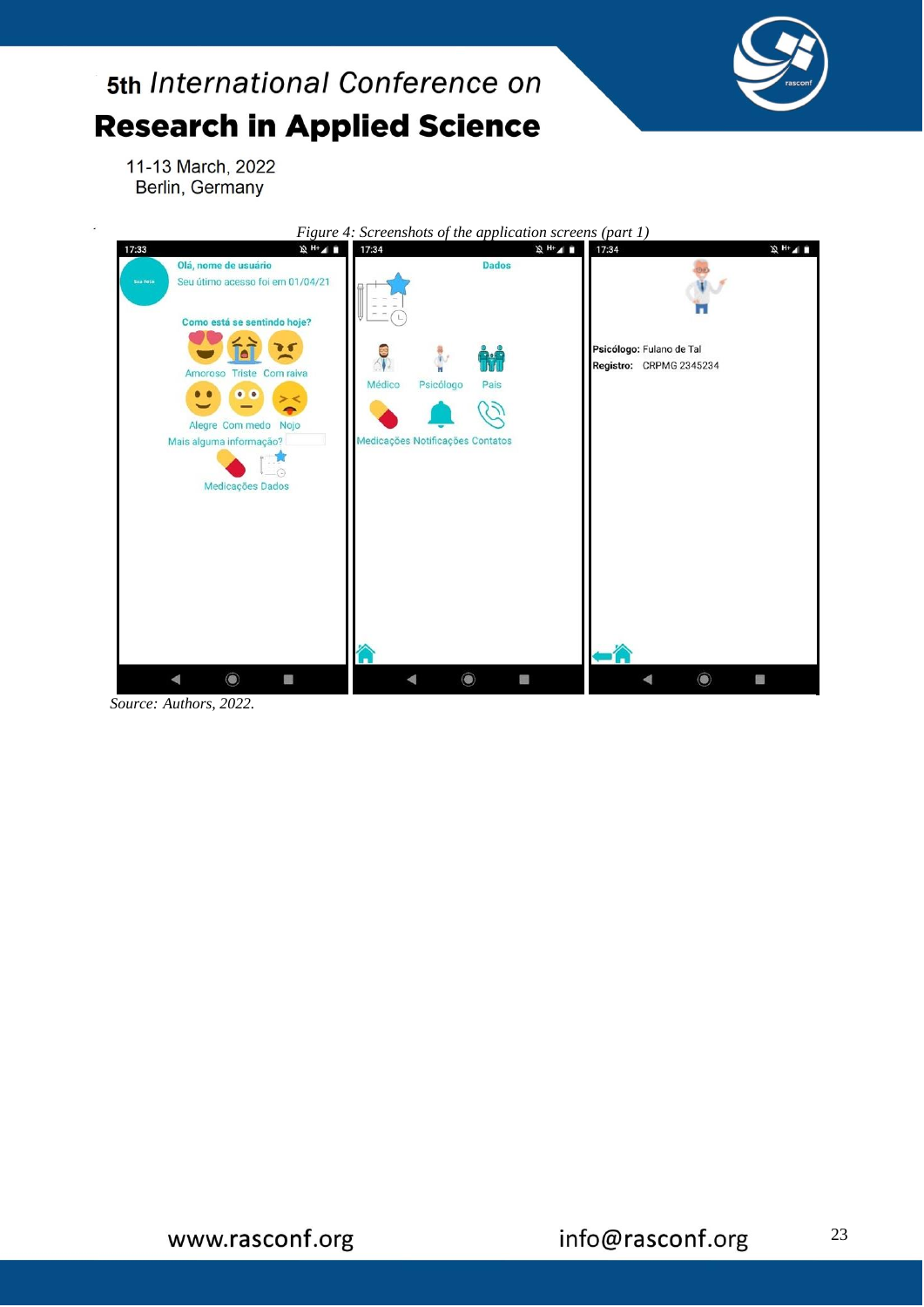

11-13 March, 2022 Berlin, Germany

|                                                                                           | Figure 5: Screenshots of the application screens (part 2)                                                                        |                                                                                |
|-------------------------------------------------------------------------------------------|----------------------------------------------------------------------------------------------------------------------------------|--------------------------------------------------------------------------------|
| $\frac{1}{2}$<br>17:41<br>Medicações                                                      | $\frac{1}{2}$<br>17:40<br>Família                                                                                                | 17:40<br>$\frac{1}{2}$ H+ $\frac{1}{2}$<br>Nome do paciente                    |
| Posologia<br>Fármaco<br>2 mg 12 em 12 horas<br><b>XYZ</b><br>2 capsulas pela manhã<br>ABC | João - 43 anos<br>Pai:<br>Maria - 37 anos<br>Mãe:<br>Cuidador(a): Francisca (avó materna) - 65 anos<br>Irmão:<br>Carlos - 5 anos | Médico<br><b>Dados</b><br>Família<br>Medicações Notificações Gráficos e rotina |
| $\circledcirc$<br>B                                                                       | $\odot$                                                                                                                          | $\bullet$<br>國                                                                 |

*Source: Authors, 2022.*

### **3.2 Future implementations**

In the future, after analysis of various data by health professionals, artificial intelligence may be developed, through a machine learning process, capable of automatically identifying pathological patterns. The therapist will receive a warning of that pattern and will be able to investigate it further. This proposal ensures agility in the patient's improved therapy, something important in moments of vulnerability, such as child violence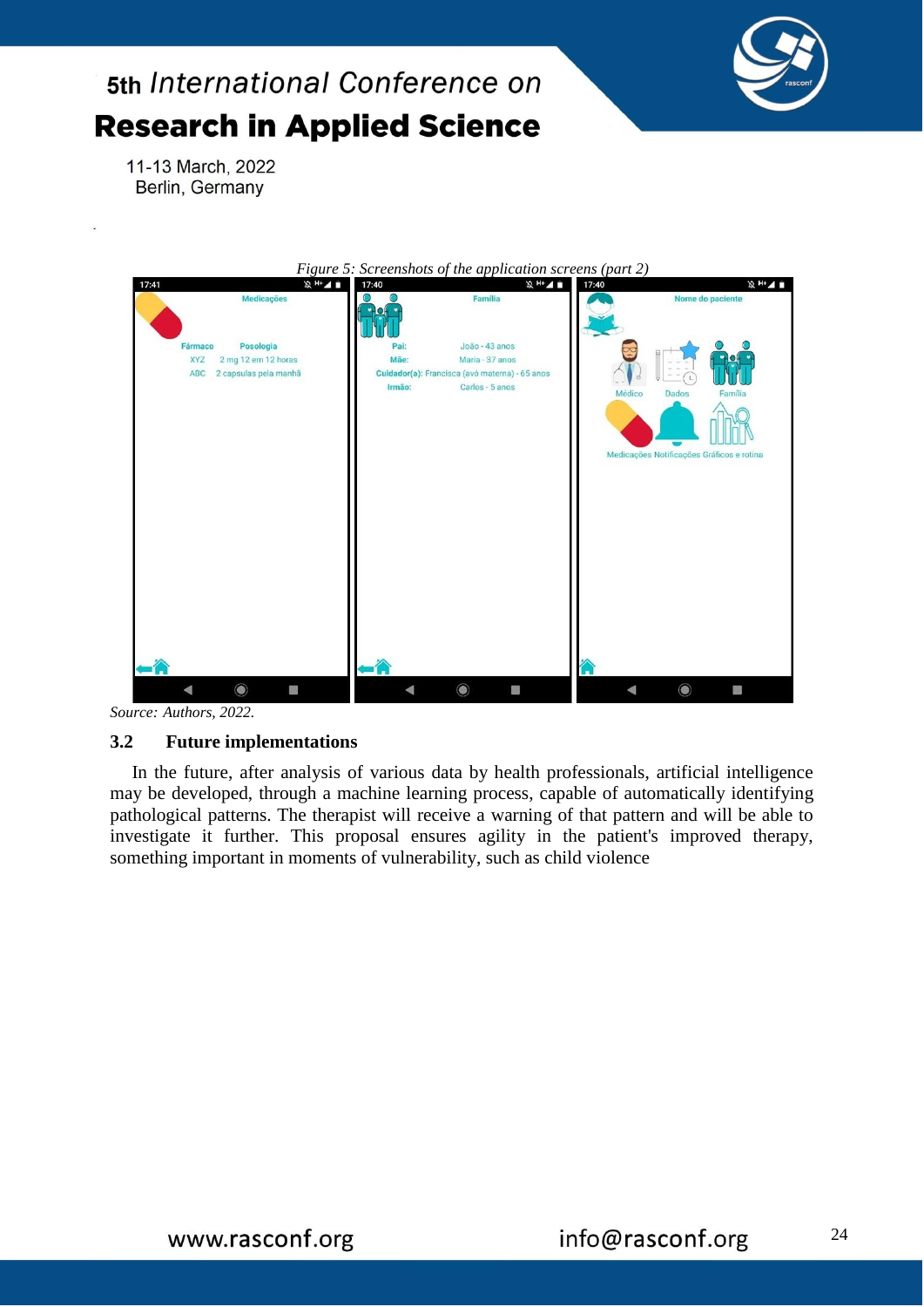

11-13 March, 2022 Berlin, Germany



*Source: Authors, 2022.*

### **4. Conclusion**

The proposed prototype is important, especially in the current scenario (in front of COVID-19), to help identify and treat children and adolescents who are victims of child violence. According to Fontes (2017), physical violence against children under 18 is the second most prevalent in Brazil, followed by sexual violence, which demonstrates the relevance of effective therapy proposals. The analysis of self-reported data from the patient's routine by the psychologist is one of the bases of cognitive-behavioral therapy, which, according to Pureza (2014), is essential not only for the treatment, but for the prevention of mental disorders resulting from child violence. Still, according to Scotto (2020), CBT proves to be quite effective in the treatment of post-traumatic stress disorder.

Furthermore, the future implementation of artificial intelligence will make the tool more automated. With this, the AI will be able to identify pathological modes of information processing in that patient and will help them to reframe them, which will enhance one of the pillars of CBT, the speed of therapy (Wright, 2018).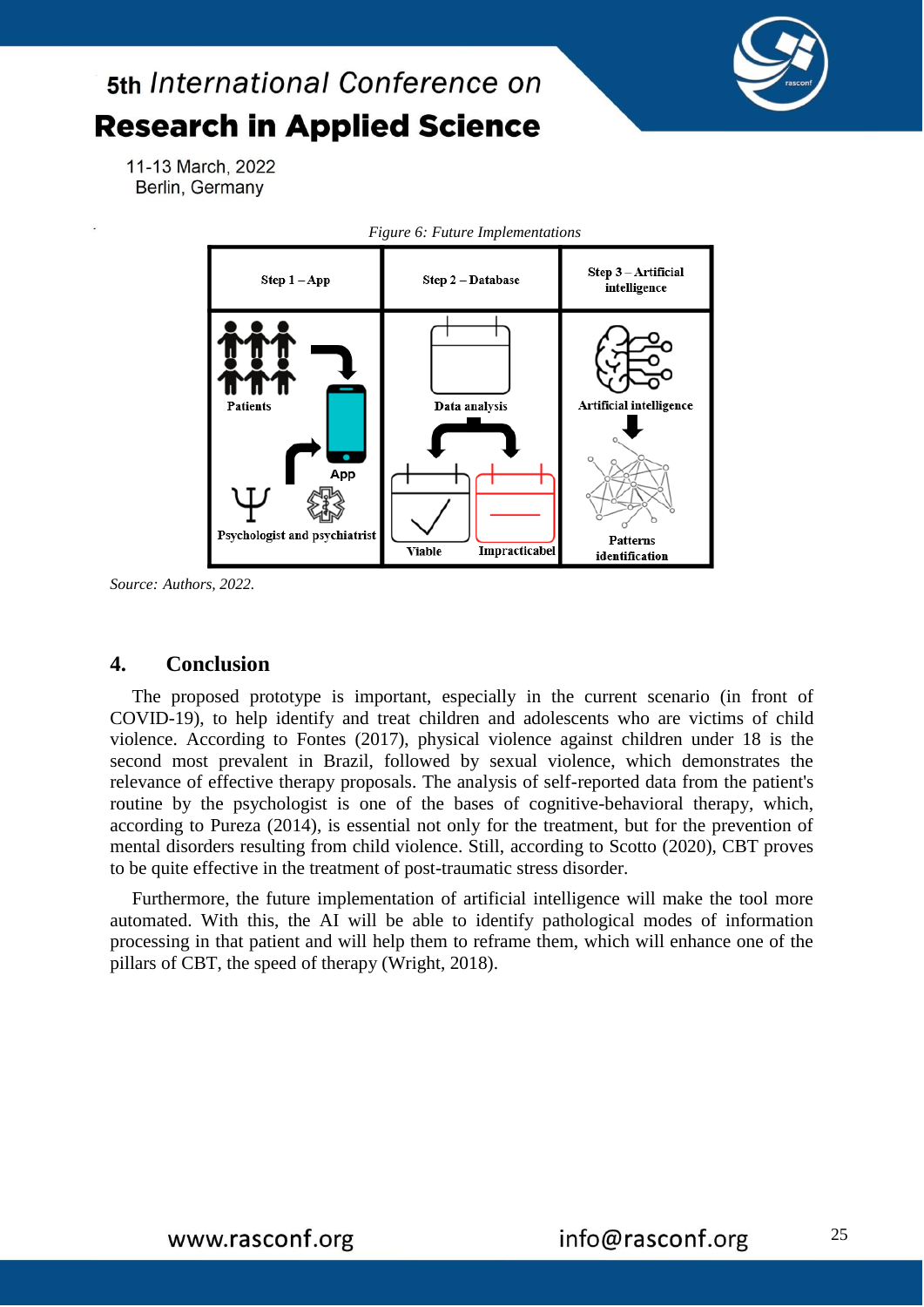

11-13 March, 2022 Berlin, Germany

### **References**

- Caminha, M. G., Soares, T., & Caminha, R. M. (2011). Conceitualização cognitiva na infância. *Rangé B. Terapia cognitivo-comportamental: um diálogo com a psiquiatria. Porto Alegre: Artmed*.
- Borges, J. L., & Dell'Aglio, D. D. (2008). Relações entre abuso sexual na infância, transtorno de estresse pós-traumático (TEPT) e prejuízos cognitivos. *Psicologia em Estudo*, *13*, 371- 379.
- Federal, G. (1990). Estatuto da Criança e do Adolescente. *Lei federal*, *8*.
- Fontes, L. F. C., Conceição, O. C., & Machado, S. (2017). Violência sexual na adolescência, perfil da vítima e impactos sobre a saúde mental. *Ciência & Saúde Coletiva*, *22*, 2919-2928.
- Habigzang, L. F., Azevedo, G. A., Koller, S. H., & Machado, P. X. (2006). Risk and protective factors in the resource network for children and adolescences victims of sexual violence. *Psicologia: Reflexão e Crítica*, *19*(3), 379-386.
- Macdonald, G., Higgins, J. P., Ramchandani, P., Valentine, J. C., Bronger, L. P., Klein, P., ... & Taylor, M. (2012). Cognitive‐ behavioural interventions for children who have been sexually abused. *Cochrane database of systematic reviews*, (5).
- Ministério da Saúde (BR), & Secretaria de Vigilância em Saúde. (2018). Análise epidemiológica da violência sexual contra crianças e adolescentes no Brasil, 2011 a 2017. *Bol Epidemiol*, *49*(27).
- MIT. (2021). MIT App Inventor. About Us Available:<https://appinventor.mit.edu/about-us>
- Pureza, J., Ribeiro, A. O., da Rosa Pureza, J., & de Macedo Lisboa, C. S. (2014). Fundamentos e aplicações terapia cognitivo comportamental com crianças e adolescentes. *Revista brasileira de psicoterapia*.
- da Mata, I. R. S., Dias, L. S. C., Saldanha, C. T., & de Almeida Picanço, M. R. (2020). As implicações da pandemia da COVID-19 na saúde mental e no comportamento das crianças.
- Scotto, A. V. (2020). Abuso e a violência sexual infanto-juvenil na terapia cognitivocomportamental.
- Wright, J. H., Brown, G. K., Thase, M. E., & Basco, M. R. (2018). *Aprendendo a Terapia Cognitivo-Comportamental-: Um Guia Ilustrado*. Artmed Editora.